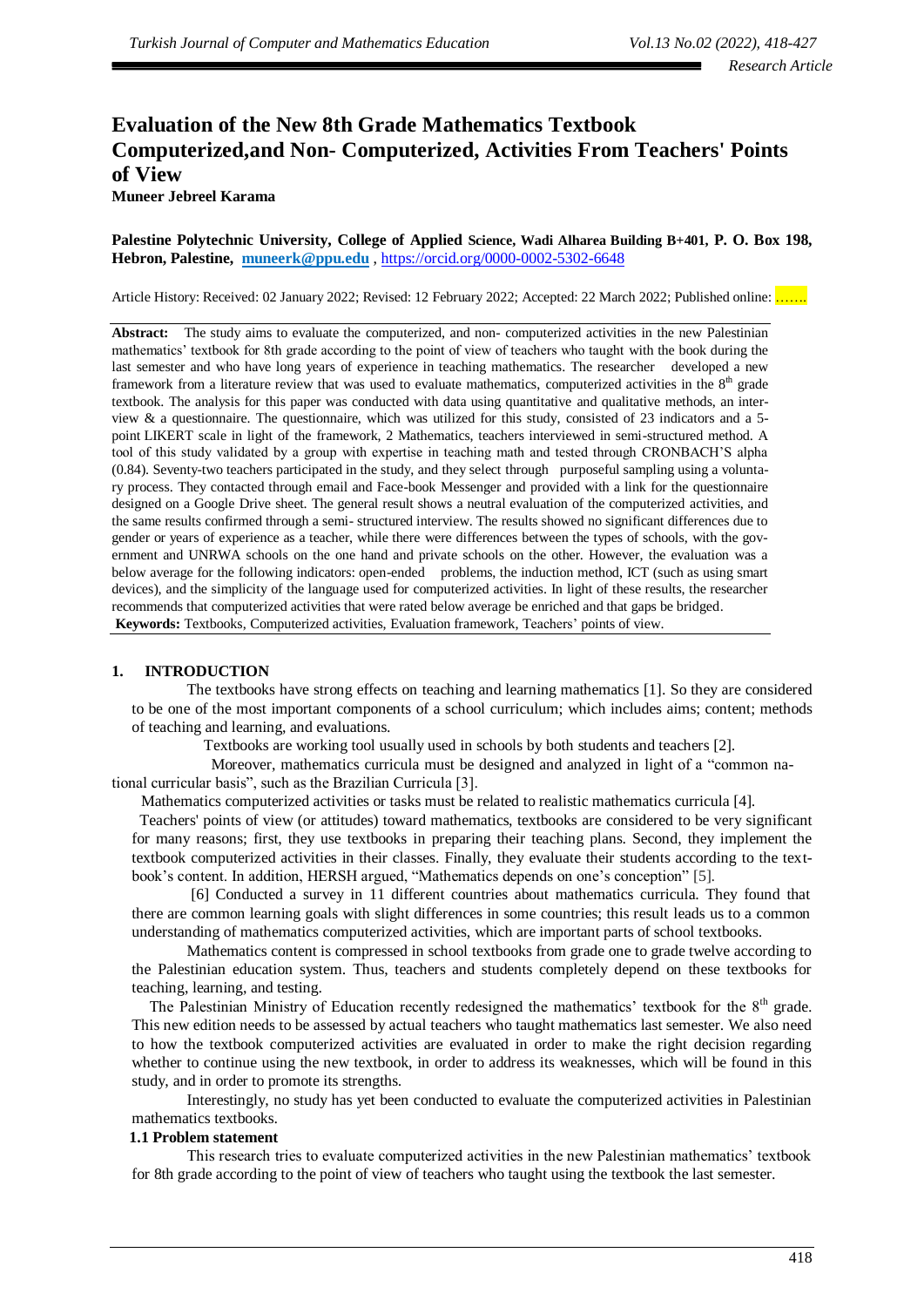# **1.1.1 Main question**

How do teachers evaluate the computerized activities in the new Palestinian mathematics in the 8th grade textbook as ascertained by using a questionnaire and a semi -structured interview?

# **1.1.2 Sub-questions**

How do teachers evaluate the computerized activities in the new Palestinian mathematics 8th grade textbook in general?

Does the evaluation differ by gender?

Does the evaluation differ by school type?

Does the evaluation differ by years of experience?

What are the teachers' points of view on learning standards, language standards, distributive property and other issues involved in these computerized activities?

# **1.2 Importance of research**

The research will do the following:

It will help us find a theoretical framework to evaluate the computerized activities in Palestinian mathematics' textbooks.

It will help us explore the teachers' points of view regarding the computerized activities in Palestinian mathematics' textbooks.

It will help us bridge the gaps and weaknesses of the computerized activities' weaknesses in Palestinian mathematics' textbooks.

It will help us attract the attention of teachers, stakeholders, and policy makers to issues with the computerized activities in Palestinian mathematics' textbooks.

# **1.3 Research terminology**

Computerized activities: the quality of the computerized activities in Palestinian mathematics' textbooks including reasoning, a student-centered learning approach, active learning, problem solving and utilizing ICT.

Evaluation of computerized activities: a rubric scale designed as a LIKERT method scale which runs from one (strongly disagree) to five (strongly agree).

A teacher's point of view: the teacher's responses to the questionnaire, which affected by the teachers' gender, the type of school they taught at, and the teachers' number of years of experience with teaching mathematics.

Teachers in this study: Palestinian mathematics, teachers who were teaching  $8<sup>th</sup>$  grade mathematics. **1.4 Research variables**

The dependent variable is the teachers' responses to the questionnaire, i.e., 23 indicators, independent variables were gender (a male, female), school type (government, private, UNRWA), years of experience with teaching (1-5, 5-10, more than 10).

# **2 Method**

This section presents the procedures of research, followed by the research sample, and research tools.

# **2.1 Research Procedure**

- 1) Review previous studies (literature review) to deduce the theoretical framework of this research.
- 2) Design a survey (a 5-point LIKERT) with the theoretical framework; validate it and test its reliability.
- 3) Share the questionnaire with a sample population, using a Google Drive sheet to collect data.
- 4) Submit the link of the questionnaire to the volunteer teachers.
- 5) Conduct a semi -structured interview with 2 mathematics teachers.
- 6) Provide an analysis, discussion, and recommendations.

# **2.2 Research Sample**

The research sample for the quantitative data consists of 72 teachers from the West Bank and Gaza chosen through purposeful sampling using a volunteer process. The teachers contacted through email and Face-book Messenger, and provided with a link to the questionnaire that design into a Google Drive sheet. Table 1 represents the demographic distribution of the sample.

| <b>Table1.</b> The demographic distribution of the sample |                  |    |  |  |
|-----------------------------------------------------------|------------------|----|--|--|
|                                                           | <b>Variables</b> | N  |  |  |
| School type                                               | Government       | 49 |  |  |
|                                                           | Private          | 16 |  |  |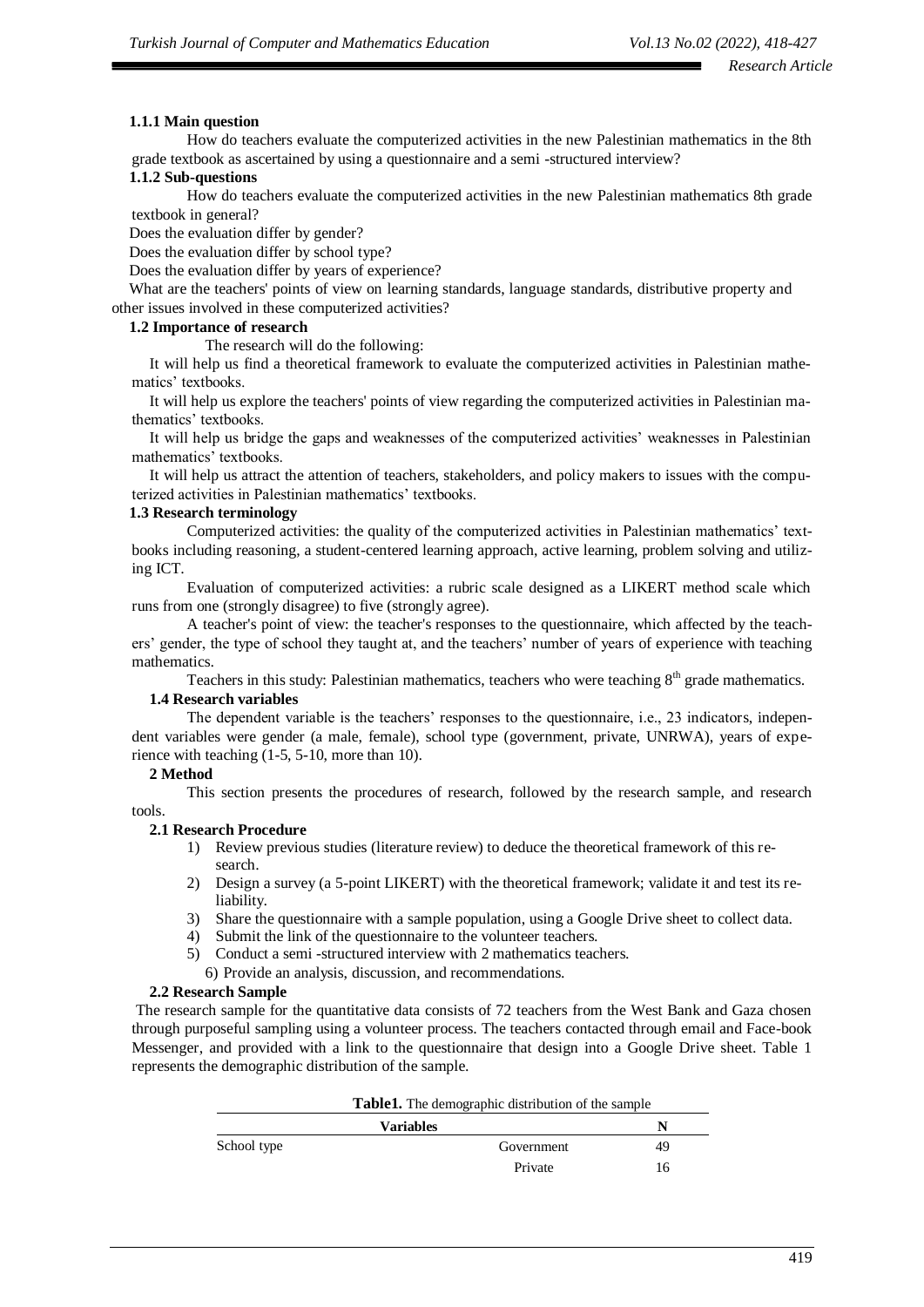*Research Article*

| 72           |    |
|--------------|----|
| Men          | 41 |
| Women        | 31 |
| More than 10 | 35 |
| $5-10$       | 20 |
| $1-5$        | 17 |
| <b>UNRWA</b> | 7  |
|              |    |

Table 1, shows that women out numbered men, the majority of schools were government schools, and the majority of teachers had longtime experience with teaching mathematics, with the largest group having more than 10 years.

Table 2 shows personal information about the sample (chosen by purposive method) who participated in a semi -structured interview. The teachers were coded T1 and T2 in accordance with the confidentiality requirements of scientific research and ethical issues.

|    | <b>Table2.</b> Information of the two teachers who participated in a semi-structured interview |                                             |                             |        |  |  |
|----|------------------------------------------------------------------------------------------------|---------------------------------------------|-----------------------------|--------|--|--|
|    | <b>Teacher code</b>                                                                            | <b>Years of experience with</b><br>teaching | Academic degree             | Gender |  |  |
| T1 |                                                                                                | 21                                          | <b>BA</b> in Math Education | Woman  |  |  |
| T2 |                                                                                                | 17                                          | MA in Applied Mathematics   | Woman  |  |  |

#### **2.3 Research Tool**

The data of this study collected through a questionnaire containing A LIKERT scale 5 levels, designed by the researcher upon conducting a literature review. The, draft questionnaire contains 28 indicators, which reduced to 23 indicators according to the decision of validating panels based on the reliability that piloted on 38 teachers out of the sample by using the reliability test of CRONBACH'S alpha, which found to be (0.84). The same 23 indicators were used in the semi-structured interview. The interview videotaped with the help of an Arabic teacher (NADA ALI KHATER).Then, the interview transcribed and read multiple times by the teacher and the researcher until they agreed on the interviewed teachers' views; the two lists of coding were combined into one, which appears in the results' section.

#### **3. The literature Review**

This section presents the core topics in computerized activities' analysis that were selected based on previous studies for the purpose of designing the framework for current research.

[7] Proposed a framework to analyze the computerized activities in mathematics textbooks. The framework contains 10 teaching principles: meaning-making, moving from concrete to abstract, repetition and consolidation, active participation, making connections, and transfer, life like situations, motivation, individual differences, and collaboration.

While the studies of [8], [9], and [10] focus on limited standards and principles in dealing with the process of analyzing the computerized activities in mathematics textbooks, namely: creativity, critical thinking, analysis, and synthesis. These skills can be achieved through problem-solving approaches and can raise the performance of students in mathematics.

On a similar note, [11] argued that the computerized, and non- computerized activities that involve reasoning skills such as induction and deduction will be more efficient for developing student skills such as meta-cognitive skills, intuition, mathematical sense, and educated guessing.

[12] study the effects of communication skills in mathematics computerized, and non- computerized activities and claimed that when compared with traditional teaching and learning approaches, communication skills, increase the exchange of mathematical ideas and

Knowledge between students and teachers in a smooth way and help students make progress on achievements in mathematics tests.

Other researchers, such as [13][14], recommend adding coherence standards to mathematical computerized, and non- computerized activities to bridge between students new, and previous mathematical knowledge through a logical manner. This connection will, in turn, be stored in the students' long-term memory for a long time.

From other perspectives, [15] study the effects of having multiple representations of mathematical knowledge included in learning computerized activities. Such representations are useful for empowering stu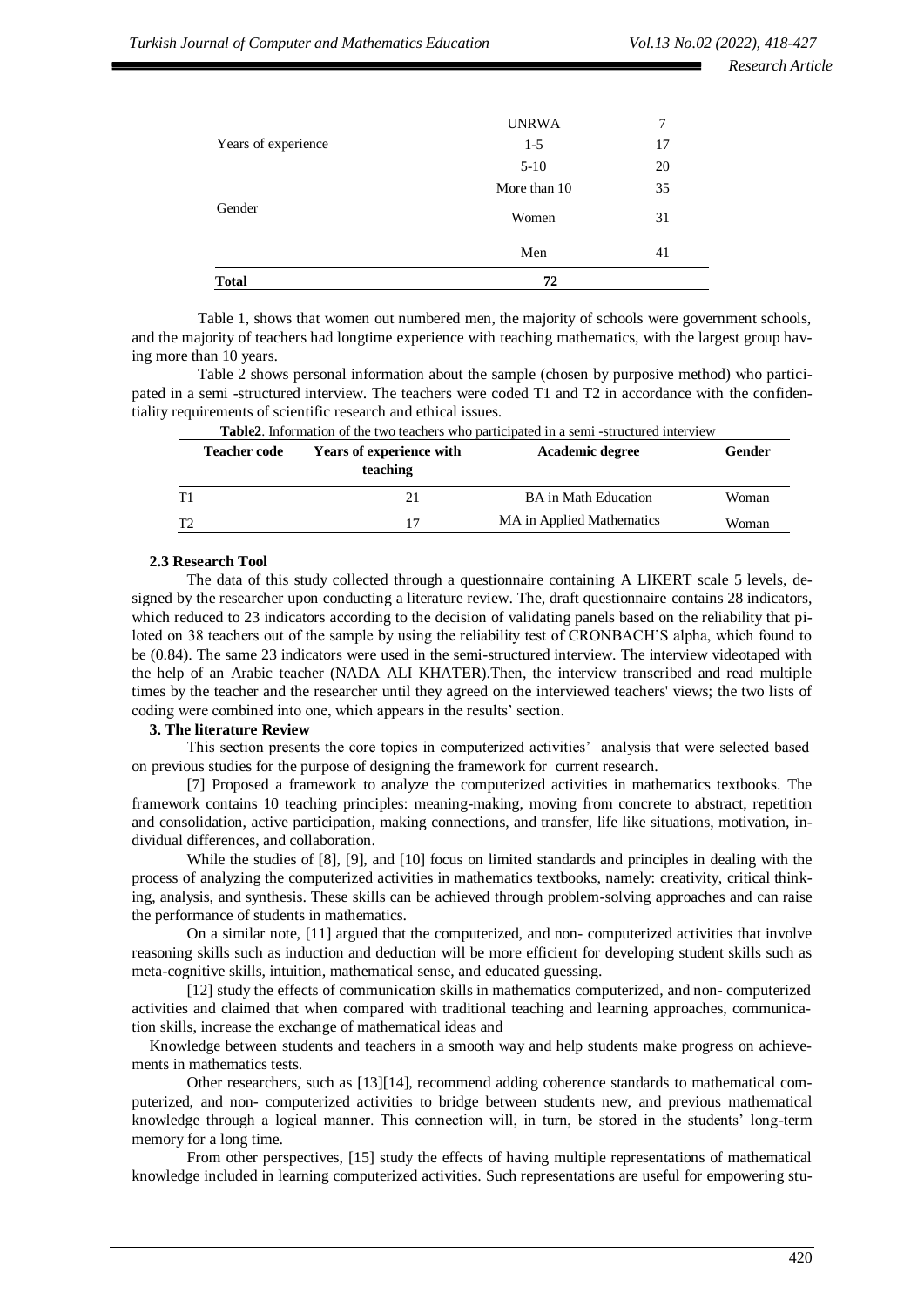dents in learning mathematics because they utilize real-world situations and the evaluation of the computerized activities will be authentic.

The researcher in [16] encourages mathematics, educators to promote mathematical thinking and mathematics, computerized activities while designing it. This design encourages students to think deeply, intuitively, and logically.

The findings of [17] indicate the importance of the simple mathematical language that has to be employed in mathematical computerized activities for understanding mathematics and for implementing computerized activities in an effective manner.

A group of researchers [18] showed the importance of many of the steps that have to be included in mathematics, computerized activities in order to challenge students and provoke thinking.

Mathematical computerized activities can be more effective if visual aids and graphs are used because this will reduce the abstraction of mathematics to more concrete matters [19].Such aids can encourage students to use their imagination skills.

Open-ended computerized activities in mathematics textbooks promote students' thinking in divergent ways when developing solutions in different ways [20].

The NCTM, [21], p.534) set subsequent indicators so as to be supposed to be integrated in mathematics textbooks:

1. Activities.

2. A suitable amount of experiences.

3. The direct experiences are well-organized when compared to other actual expe-

riences that may possibly be new.

Mathematics computerized activities will be more effective if they contain different methods of assessment, such as summative and formative. Such assessments provide students with direct

Feedback on their progress in implementing mathematics computerized activities [22].

In addition to the above findings, researchers from Bauru, namely [23], confirmed the importance of using ICT in mathematics, computerized activities and its effects in raising the achievement of students in mathematics.

According to the above literature review and to the assessment of the quality of the

Computerized activities in mathematics, textbooks, and the researcher deduced the following framework for this study. Table 3 represents this framework.

| <b>Activity</b><br>feature  | <b>General indicator</b>                                                                                                                                                                                                              | <b>Expected outcomes</b>                                                                                                                                                                                                                                                                                                                                                                                                                                                                                                                                                                                                                                                                                                                                               |
|-----------------------------|---------------------------------------------------------------------------------------------------------------------------------------------------------------------------------------------------------------------------------------|------------------------------------------------------------------------------------------------------------------------------------------------------------------------------------------------------------------------------------------------------------------------------------------------------------------------------------------------------------------------------------------------------------------------------------------------------------------------------------------------------------------------------------------------------------------------------------------------------------------------------------------------------------------------------------------------------------------------------------------------------------------------|
| Learning<br>stan-<br>dard   | Problem solving, HOTS such<br>as creative, reasoning; induction,<br>deduction, reflections,<br>meta-cognitive, communica-<br>tion.<br>Connections, multiple repre-<br>sentations, employing mathemati-<br>cal, thinking, linguistics. | Expose students to computerized activities that include open-ended<br>problems: 1) for example, expose students to computerized activi-<br>ties that include conjectures and argumentation.2) for example, expose<br>students to computerized activities that include communication be-<br>tween students and teachers. 3) For example, expose students to com-<br>puterized activities that connect new and previous knowledge. 4) For<br>example, expose students to computerized activities that include vari-<br>ous representational methods and concrete ideas. 5) For example, ex-<br>pose students to computerized activities that include intuition and edu-<br>cated guessing. 6) For example, using easy and simple language in<br>computerized activities. |
| The<br>language<br>standard | Mathematical symbols, Context,                                                                                                                                                                                                        | Using simpler mathematics language, decrease the abstraction of<br>mathematical computerized activities                                                                                                                                                                                                                                                                                                                                                                                                                                                                                                                                                                                                                                                                |
| Distributive<br>Property    | Performance                                                                                                                                                                                                                           | The expected tasks and work that students will do                                                                                                                                                                                                                                                                                                                                                                                                                                                                                                                                                                                                                                                                                                                      |
| Other issues                | Teaching, learning, content<br>such as concepts and, facts                                                                                                                                                                            | Do computerized activities use different methods of assessment<br>such as summative and formative?                                                                                                                                                                                                                                                                                                                                                                                                                                                                                                                                                                                                                                                                     |

**Table3**. Framework of the study

This framework used to design the questionnaire by adapting general indicators to more specific, indicators. It has 28 indicators as a draft and then validate through expertise in the field of math education. Based on that, 5 indicators were omitted, so the final number of valid Indicators in the questionnaire was 23, which included: specific, measurable, achievable, reliable, and time-bound (SMART) [24].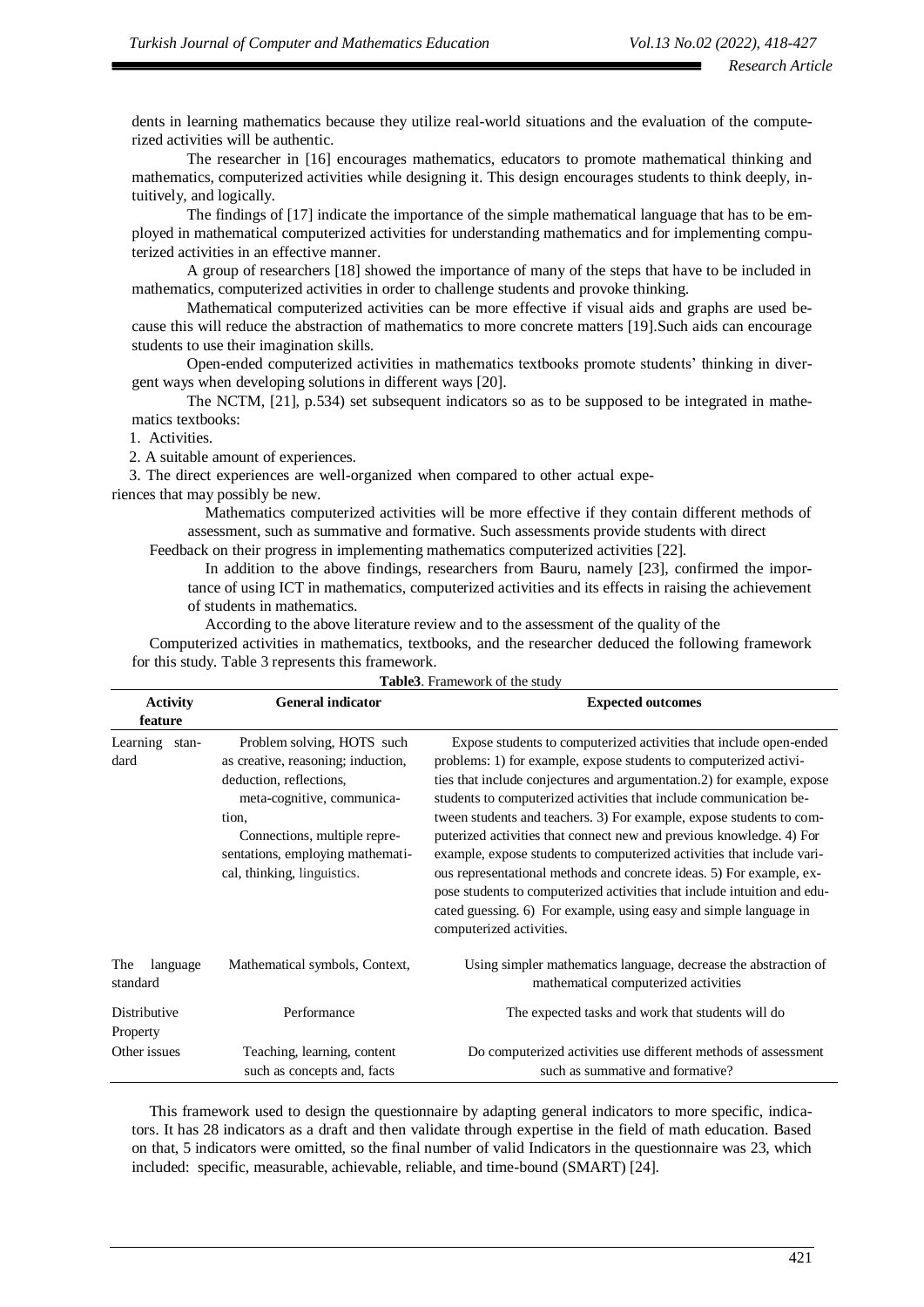#### **4. Result and Discussions**

We present the results and discussion questions concerning this research.

#### **4.1 Question number one**

How teachers do evaluated the computerized activities in the new Palestinian mathematics in the 8th

Grade textbook in general?

Table 4 represents the average and standard deviation for each indicator of the Questionnaire sorted from the largest means to the smallest.

**Table4.** Average, and Standard deviation responses of the sample.

| Indicator no.  | <b>Number</b> | Average | <b>Standard Deviation</b> |
|----------------|---------------|---------|---------------------------|
| 14             | 72            | 3.70    | 0.92                      |
| 9              | 72            | 3.68    | 0.90                      |
| $\tau$         | 72            | 3.65    | 0.96                      |
| 10             | 72            | 3.65    | 0.90                      |
| $\sqrt{5}$     | 72            | 3.58    | 0.98                      |
| $\,8\,$        | $72\,$        | 3.58    | 1.05                      |
| 6              | 72            | 3.51    | 1.03                      |
| 12             | 72            | 3.47    | $0.88\,$                  |
| $\overline{2}$ | 72            | 3.41    | 1.12                      |
| $21\,$         | 72            | 3.41    | 0.94                      |
| 17             | 72            | 3.38    | 1.01                      |
| 22             | 72            | 3.36    | 1.09                      |
| 23             | 72            | 3.36    | 0.89                      |
| 19             | 72            | 3.33    | 1.07                      |
| $18\,$         | $72\,$        | 3.30    | 1.02                      |
| 13             | 72            | 3.25    | 0.88                      |
| 11             | 72            | 3.23    | 0.94                      |
| $\overline{4}$ | 72            | 3.22    | 0.93                      |
| 20             | 72            | 3.13    | 1.10                      |
| 15             | 72            | 2.98    | 1.06                      |
| $\mathbf 1$    | 72            | 2.84    | 1.09                      |
| 16             | $72\,$        | 2.75    | 1.13                      |
| 3              | $72\,$        | 2.55    | 1.11                      |

From Table3, the total average of all, indicators are 3.32, which is close to a neutral value. This means that the majority of the sample was not sure about the quality of the computerized activities included in the8<sup>th</sup> grade Palestinian mathematics textbook. Moreover, the indicators of numbers 1, 3, 15, and 16 are below the value of neutrality. Therefore, we need to reflect on these indicators and reform the computerized activities according to these results.

Indicator 15 asked the respondents to decide whether the computerized activities are designed using language that is understandable for the students. The results show that the computerized activities aren't designed in an understandable language for the students; details of indicator 15 can be found in table number 5 below.

| <b>Indicator</b><br>No. | <b>Indicator</b><br><b>Statement</b>                      | <b>Evaluation</b>        | Number of<br>respondents | <b>Percent</b> |
|-------------------------|-----------------------------------------------------------|--------------------------|--------------------------|----------------|
| 15                      | The computerized activities<br>are designed in a language | <b>Strongly Disagree</b> |                          | 9.7%           |
|                         | that Is understandable for the<br>students.               | Disagree                 | 15                       | 20.8%          |

**Table5.** Analysis of indicator #15, in a questionnaire.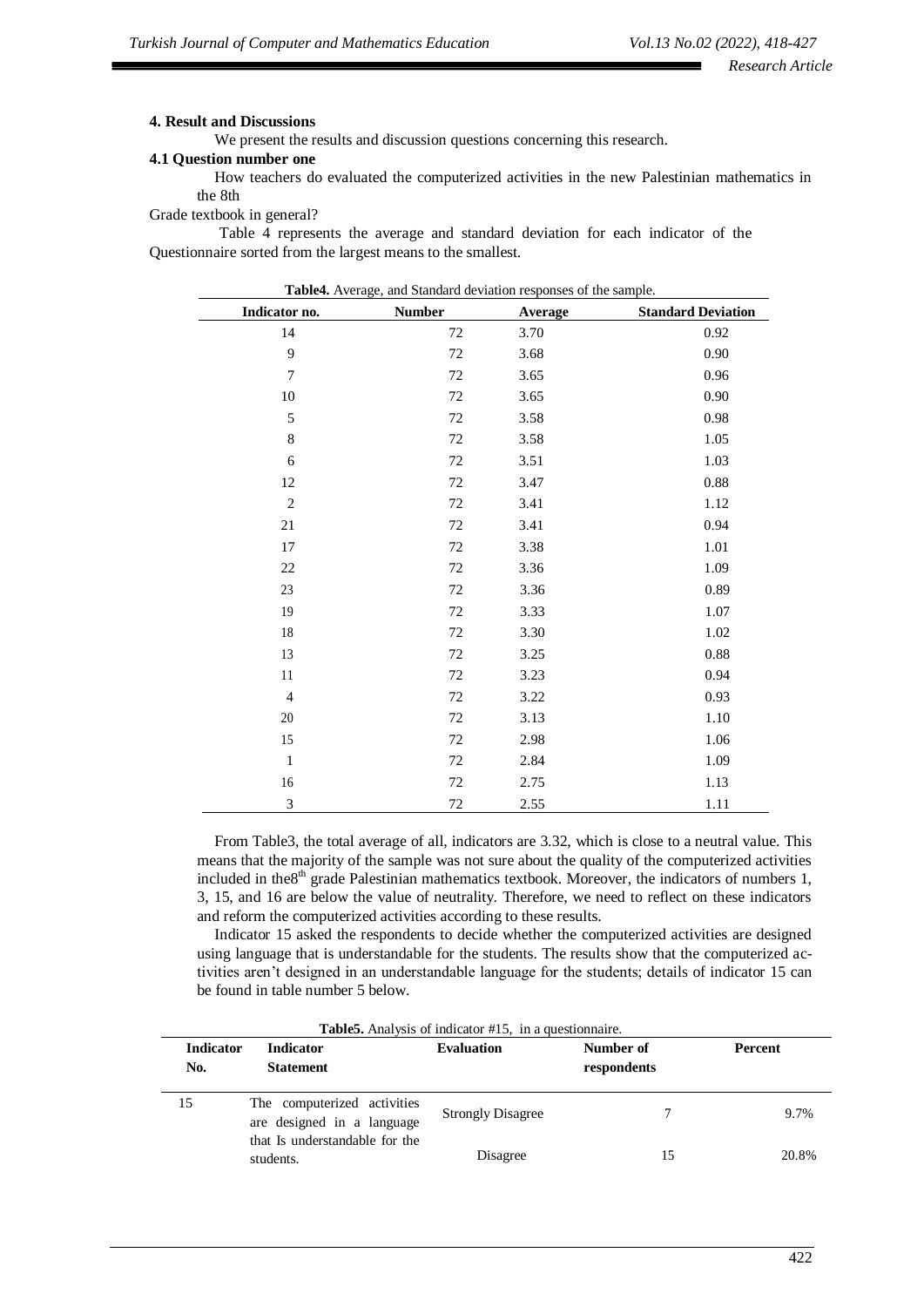|                       |    | Research Article |
|-----------------------|----|------------------|
| Neutral               | 27 | 37.5%            |
| Agreed                | 18 | 25.0%            |
| <b>Strongly Agree</b> | 5  | 6.9%             |

From the Table above, W can see the results, which are different from those in [25], this indicate that the computerized activities designed; in a language that is understandable for the students, while Indicator 1 in the questionnaire asked the respondents to decide if the computerized activities employ routine problems. The respondents disagreed, meaning that computerized activities have no routine problems that support indicator number 2. Thus, the computerized activities in the8<sup>th</sup> grade Palestinian mathematics textbook employ no routine problems. This result is in agreement with those of [26], [27], [28], and [29].

Indicator 16 in the questionnaire asked the respondents to decide if the computerized activities employ only one step in their implementation by students. The respondents disagreed, meaning that there is more than one step required to carry out the activity, which supportsindicators1 and 2. Therefore, the computerized activities in the8<sup>th</sup> grade Palestinian mathematics textbook require more than one step to complete the computerized activities [18], [19], [30], and [31].

Indicator 3 asked the respondents to decide if the computerized activities employed open-ended problems. Unfortunately, the computerized, and non- computerized activities in the 8<sup>th</sup> grade Palestinian mathematics textbooks do not employ this type of activity, which contradicted the findings of [7],and [32].Therefore, it is necessary to bridge this gap by enriching the8<sup>th</sup> grade Palestinian mathematics textbooks with open-ended problems and computerized activities .

| <b>Indicator</b><br><b>Number</b> | <b>Indicator</b><br><b>Statement</b>    | <b>Evaluation</b>     | Number of<br>respondents | Percent |
|-----------------------------------|-----------------------------------------|-----------------------|--------------------------|---------|
| The<br>3<br>1n<br>situation       |                                         | Strongly<br>Disagree  | 15                       | 20.8%   |
|                                   | computerized<br>activities are designed | Disagree              | 20                       | 27.8%   |
|                                   | an open- ended                          | Neutral               | 21                       | 29.2%   |
|                                   |                                         | Agreed                | 14                       | 19.4%   |
|                                   |                                         | <b>Strongly Agree</b> | 2                        | 2.8%    |

More details about indicator3 are provided through Table 6.

This indicator is the lowest evaluation according to the point of view of the teachers who had taught with the Palestinian mathematics' textbook. Thus, the reform of this indicator is strongly recommended.

#### **4.2 Question number two**

Does the evaluation differ by gender? To answer this question, the researcher conducted a t-test to calculate the differences between the means of women and men. Table 7 indicates no significant difference between them.

| <b>Table7.</b> T-test analysis of the gender variable |    |      |            |    |      |     |
|-------------------------------------------------------|----|------|------------|----|------|-----|
| Gender                                                |    | Mean | <b>STD</b> | DF |      | Sig |
| Variable                                              |    |      |            |    |      |     |
| Women                                                 | 41 | 3.3  | 0.49       |    |      |     |
| Men                                                   | 31 | 3.3  | 0.55       | 70 | 0.08 | 0.9 |

Table 7 shows no large diversity among women and men in requisites by the evaluation, the computerized activities in 8<sup>th</sup> grade Palestinian mathematics textbooks. The researcher expected this result because the tool of this research is highly accurate.

#### **4.3 Question number three**

Does the evaluation differ by school type? To answer this question, the researcher conducted an f-test to calculate the differences between the means of school types. Table 8 indicates the analysis between them.

**Table8.** F-test analysis of school type variable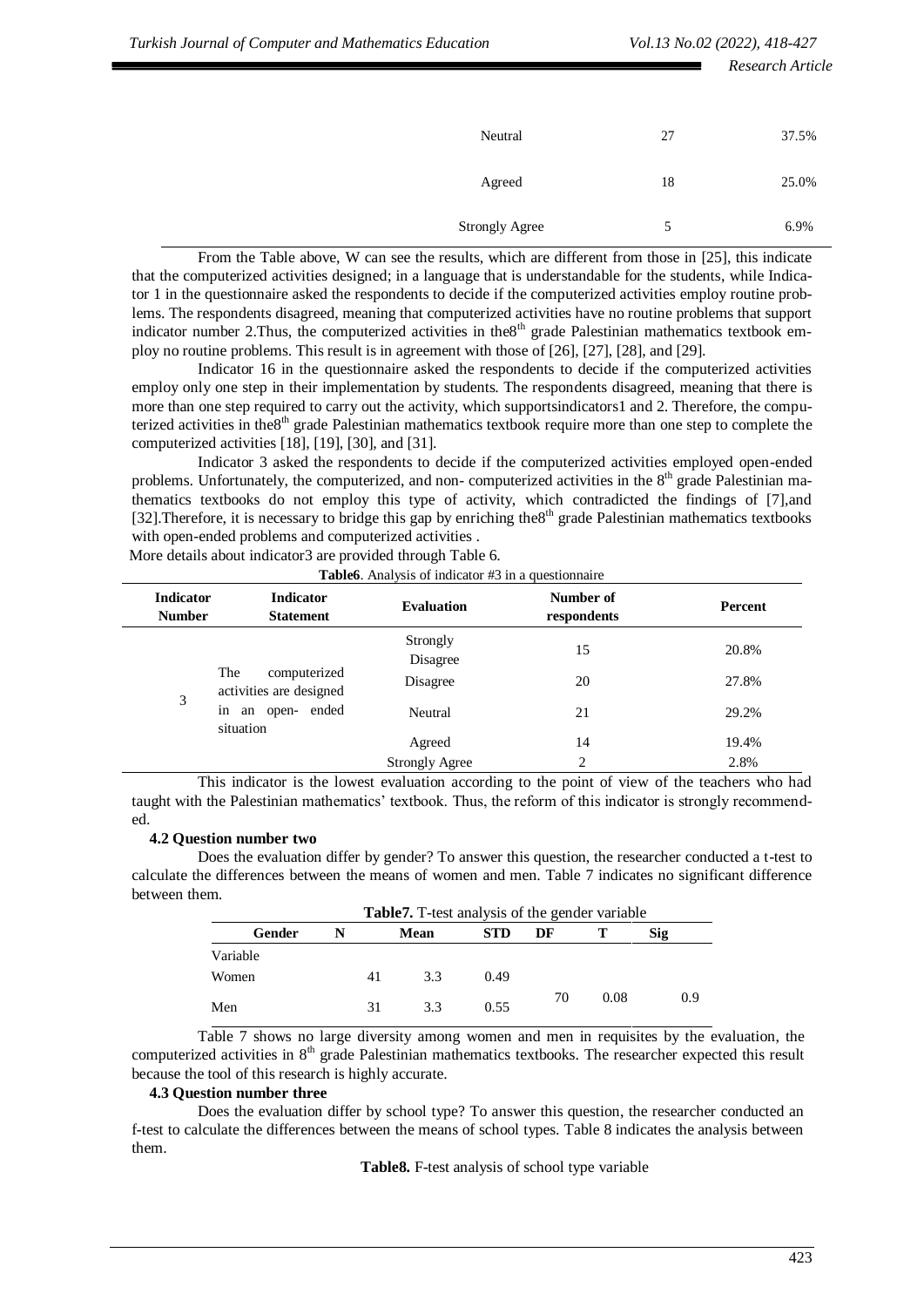*Research Article*

| School type  | N  | Mean | <b>STD</b> |   | DF Squares of means | F   | Sig.    |
|--------------|----|------|------------|---|---------------------|-----|---------|
| Variable     |    |      |            |   |                     |     |         |
| Government   | 49 | 3.3  | 0.46       |   |                     |     |         |
| <b>UNRWA</b> | 16 | 3.5  | 0.47       |   |                     |     |         |
| Private      | 7  | 2.8, | 0.67       | 2 | 1.1                 | 4.6 | $0.01*$ |
| Total        | 72 |      |            |   |                     |     |         |

\* *p<0.05*

Table 8 shows significant differences between the means of the variable of school type. The researcher conducted the SCHEFFE test as in Table 9.

|                         | Table9. SCHEFFE test             |            |  |
|-------------------------|----------------------------------|------------|--|
| School type             | <b>Differences</b> between Means | <b>Sig</b> |  |
| <b>UNRWA</b>            | $-.2409$                         | .239       |  |
| Government              | .4296                            | .102       |  |
| Private                 |                                  |            |  |
| Government              | .2409                            | .239       |  |
| <b>UNRWA</b>            |                                  |            |  |
| Private                 | $.6704*$                         | .014       |  |
| Government              | $-.4296$                         | .102       |  |
| Private<br><b>UNRWA</b> | $-.6704*$                        | .014       |  |

The significant difference in Table 8 was between the government and UNRWA schools on one side and private schools on another side. This result indicated that private schools evaluated the computerized activities in the8<sup>th</sup> grade Palestinian mathematics textbooks lower than did the government and UNRWA schools. It is important to note that private schools score higher in TIMSS than do the government and UNRWA schools. Moreover, private schools use different mathematics resources to support learning mathematics. The result supports the general trend of this research (neutrality), as mentioned earlier.

# **4.4 Question number four**

Does the evaluation differ according to the years of experience a teacher has? To answer this question, the researcher conducted an f-test to calculate the differences between the means of the variable years of teaching, the teachers whom participated in responding to the questionnaire. Table 10 indicates the analysis between the means.

|                                | Table10. F-TEST, Analyses of the years of experience variable. |      |            |   |                     |      |      |
|--------------------------------|----------------------------------------------------------------|------|------------|---|---------------------|------|------|
| <b>Years of</b><br>experience, | $\mathbb N$                                                    | Mean | <b>STD</b> |   | DF Squares of means | F    | Sig. |
| Variable                       |                                                                |      |            |   |                     |      |      |
| $1 - 5$                        | 17                                                             | 3.22 | 0.51       |   |                     |      |      |
| $5-10$                         | 20                                                             | 3.26 | 0.52       | 2 | 0.23                | 0.88 | 0.41 |
| More than 10                   | 35                                                             | 3.40 | 0.50       |   |                     |      |      |
| <b>Total</b>                   |                                                                | 72   |            |   |                     |      |      |

Table 10 shows no significant difference between years of experience in evaluating the computerized activities of Palestinian mathematics' textbook for 8<sup>th</sup> grade. The researcher expected this result because the tool of this research is highly accurate.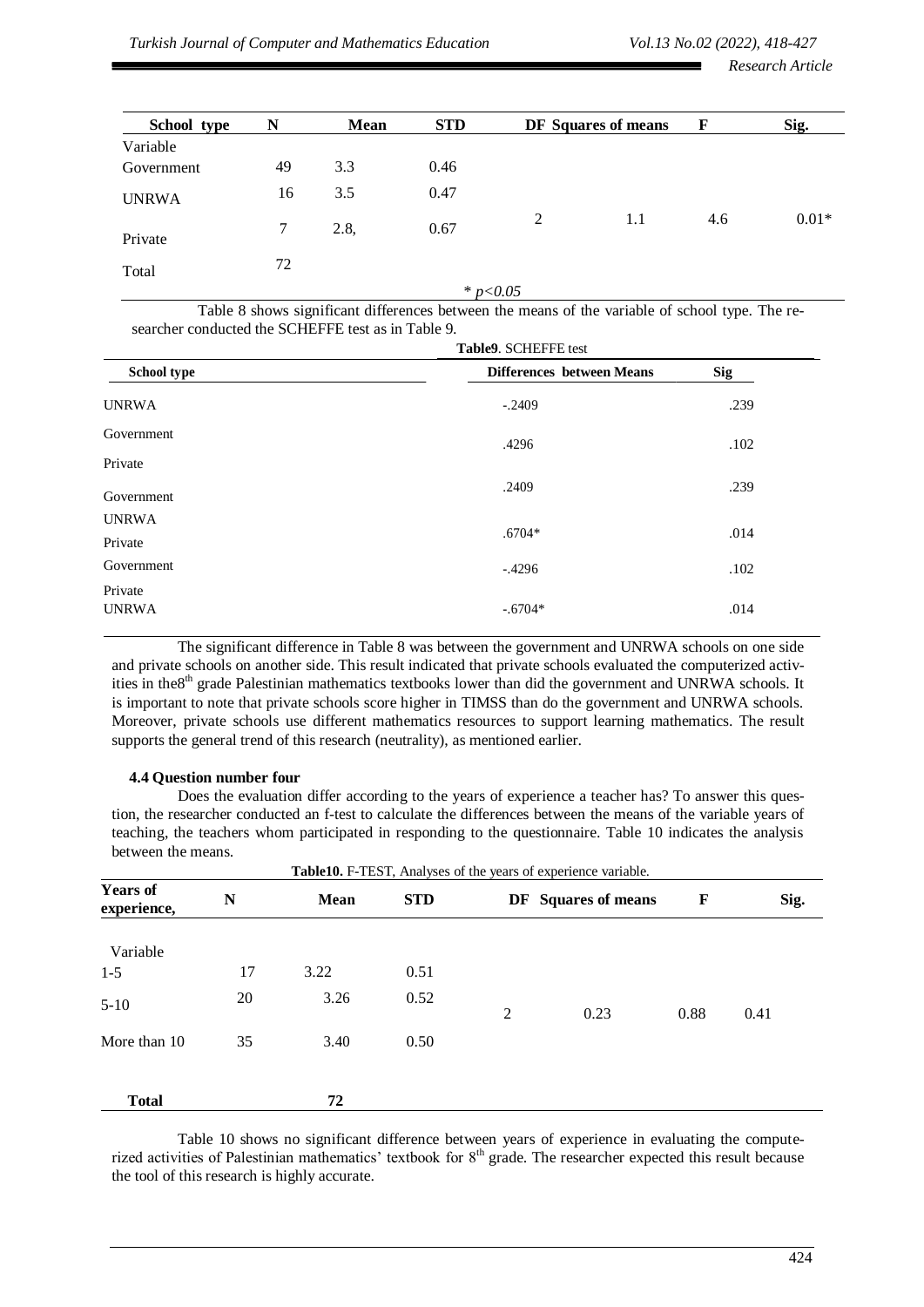# **4.4 Question number, five**

What are the teachers' points of view on learning standards, language standards, distributive properties and other issues with these computerized activities?

Table 11 shows the result of a semi -structured interview concerning learning standards of students that should be included in the structure of the computerized activities in mathematics textbooks.

| <b>Table 11.</b> Teachers views on learning standards |              |                                              |    |           |  |  |  |  |
|-------------------------------------------------------|--------------|----------------------------------------------|----|-----------|--|--|--|--|
| <b>Categories</b>                                     |              | Codes/teachers                               | T1 | <b>T2</b> |  |  |  |  |
| Learning stan-                                        | Positive     | <b>Routine Problems</b>                      |    | П         |  |  |  |  |
| dards                                                 | Negative     | None Routine Problems                        |    |           |  |  |  |  |
|                                                       | Negative     | open-ended problems,                         |    |           |  |  |  |  |
|                                                       | No agreement | Deduction methods,                           |    |           |  |  |  |  |
|                                                       | Negative     | Induction methods                            |    |           |  |  |  |  |
|                                                       | Negative     | Communication, between students them-        |    |           |  |  |  |  |
|                                                       |              | selves                                       |    |           |  |  |  |  |
|                                                       | Negative     | Communication,<br>students<br>between<br>and | П  |           |  |  |  |  |
|                                                       |              | teachers                                     |    |           |  |  |  |  |
|                                                       | Negative     | connect new, and previous knowledge          |    |           |  |  |  |  |
|                                                       | Positive,    | Multiple representations                     |    |           |  |  |  |  |
|                                                       | No agreement | Modeling                                     |    |           |  |  |  |  |
|                                                       | Negative     | ICT                                          |    |           |  |  |  |  |
|                                                       | No agreement | Logical thinking.                            |    |           |  |  |  |  |
|                                                       | No agreement | Intuition thinking                           |    |           |  |  |  |  |

**Note**" $\Box$ " denotes appositive evaluation from the teacher, while " $\Box$ " denotes a negative evaluation

 The teachers' views are categorized into two themes: a positive theme, which means that the features are included in the activity, and a negative theme, which means that the features are not included in the activity. Both teachers agreed on two positive features, routine problems and multiple representations, while they reported a negative evaluation of no routine problems, open-ended problems, induction methods, and communication between students, communication between students and teachers, and connecting new and previous knowledge. They' did not agree on other indicators. Therefore, we can conclude the weaknesses of the computerized activities from this table, in the same manner, Table 12 shows, and teachers' views on language standards. **Table12.** Teachers views, on language standards

|            |                   | <b>Table12.</b> Teachers views, on fanguage standards |           |
|------------|-------------------|-------------------------------------------------------|-----------|
|            | <b>Categories</b> | <b>Codes/teachers</b>                                 | <b>T2</b> |
| Language   | Positive          | Daily life/real life                                  |           |
| standards. | Negative          | Easy language                                         |           |
|            | No agreement      | One step solution                                     |           |
|            | No agreement      | Multiple-step solution                                |           |

Table 12 shows one positive feature that is included in language standards, which is about real life and is included in computerized activities. The teachers did not agree on the rest of the language standards, which means that the language of the computerized activities is hard for our students to realize. The same result is found in Table 13.

**Table13.** Teachers views, on distributive property and other issues with the standards

| <b>Categories</b> |              | <b>Codes/teachers</b> | <b>T2</b> |
|-------------------|--------------|-----------------------|-----------|
| Distributive      | No agreement | Formative evaluations |           |
| property and      | Negative     | Summative evaluations |           |
| other issues      | No agreement | Logical structures    |           |
|                   | Positive     | Factual knowledge     |           |
|                   | Positive     | Conceptual knowledge  |           |
|                   | No agreement | Procedural knowledge  |           |

Table 13 shows that there were just two points of agreement by both teachers on distributive property and other issues due to the standards: factual knowledge and conceptual knowledge. Therefore, other issues remain unclear for teachers and students.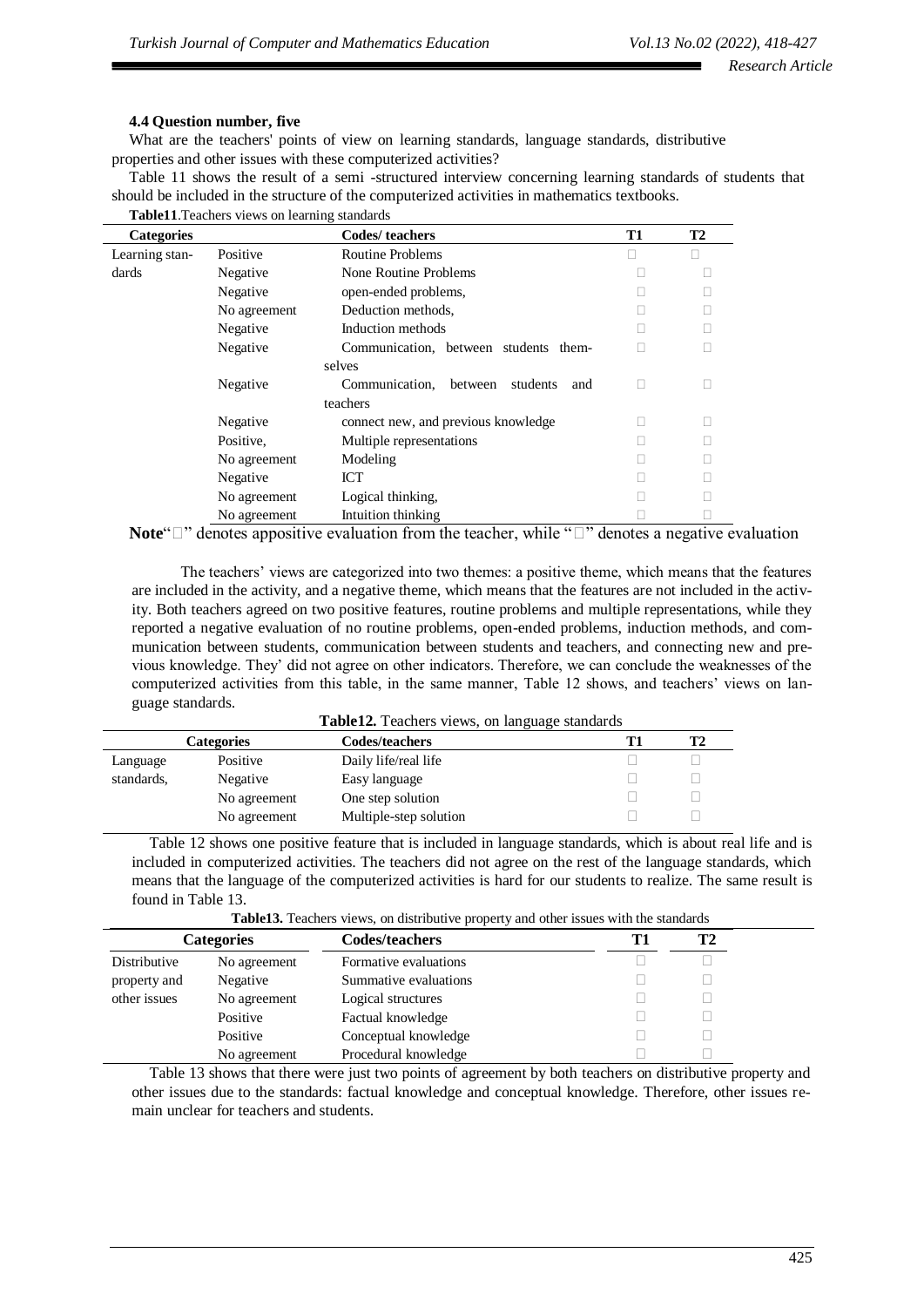# **5. Conclusion**

Analyzing the results of this research show teachers evaluated the computerized activities in the new Palestinian mathematics  $8<sup>th</sup>$  grade textbook. The teachers' evaluation was not high enough, sitting at around average (3 out of 5); other indicators were below average. The data collected from the interview confirmed the same results. Therefore, it is necessary to reconsider the approval of these computerized activities and make substantial efforts to reform the computerized activities because these curriculums are still in the pilot stage.

# **6. Recommendations**

In light of these results, the researcher would recommend that the following important points be considered further:

- There is a need to increase interest in computerized activities that contain open-ended issues.
- There is a need to activate methods of extrapolation due to the computerized activities in a better way.
- Computerized activities that help students employ modern technology (such as tours and computers) should be encouraged.
- There is a need to formulate computerized activities in an easy language for students.

# **7. Acknowledgements**

The researcher is grateful to the schools and teachers who volunteered to answer the questionnaire fort his research as well as SALSABEEL KARAMA and an Arabic teacher (NADA ALI KHATER).

# **References**

 [1] Alzahrani KS, "Away from the Textbook, Metacognitive Strategies in Mathematics: A Qualitative Study on Saudi Students' Motivation to Learn Mathematics," *Eurasia Journal of Mathematics, Science and Technology Education,* vol.18, no.1,pp.1-14 , 2022 Jan 9, doi: 10.29333/ejmste/11507.

[2] Viseu, F., & Morgado, J. C, "Os Manuais Escolares na Gestão do Currículo de Matemática que papel para o professor?", *Bolema: Boletim de Educação Matemática*, vol.32,no.62, pp.1152-1176, 2018, doi:10.1590/1980-4415v32n62a20.

[3] Pinto, A. H. A, "Base Nacional Comum Curricular e o Ensino de Matemática: flexibilização ou engessamento do currículo escolar," *Bolema: Boletim de Educação Matemática*,vol.31,no.59,pp.1045-1060, 2017, doi: [10.1590/1980-4415v31n59a10.](https://doi.org/10.1590/1980-4415v31n59a10)

[4] Ferreira, P. E. A., & Buriasco, R. L. C. D, " Enunciados de tarefas de matemática baseados na perspectiva da Educaçao Matemática Realística," *Bolema: Boletim de Educação Matemática*, vol.29,no.52, pp.452-472, 2015,doi: 10.1590/1980-4415v29n52a02.

[5] Golafshani, N, "Teacher's conceptions of mathematics and their instructional practices," *Philosophy of Mathematics Education Journal*, vol.18, pp.1-14, 2002.

[6] Burrill, G., Lappan, G., & Gonulates, F , "Curriculum and the role of research: Report of the ICME 12 Survey Team," *Bolema: Boletim de Educação Matemática*, vol .28, no. 49, pp.682-700, 2014, doi: [10.1590/1980-4415v28n49a11.](http://dx.doi.org/10.1590/1980-4415v28n49a11)

[7] Ozmantar, M. F, "A Historical Analysis of Primary Mathematics Curricula in Terms of Teaching Principles," *International Journal of Research in Education and Science*, vol. 3, no.2, pp.327-342, 2017, doi:10.21890/ijres.327890.

[8] Lubienski, S. T, "Problem solving as a means toward mathematics for all: An exploratory look through a class lens," *Journal for research in mathematics education*,vol.31,no.4,pp.454-482 ,2000, doi: [10.2307/749653.](https://doi.org/10.2307/749653)

[9] Billstein, R., Libeskind, S., & Lott, J. W. *Problem Solving Approach to Mathematics for Elementary School Teachers, A: Pearson New International Edition*. Pearson Higher Ed, 2013.

[10] Pape, S. J, "Middle school children's problem-solving behavior: A cognitive analysis from a reading comprehension perspective," *Journal for research in Mathematics Education*, vol.35,no.3,pp.187-219, 2004, doi: [10.2307/30034912.](https://doi.org/10.2307/30034912)

[11] Schoenfeld, A. H , "Learning to think mathematically: Problem solving, metacognition, and sense making in mathematics (Reprint)," *Journal of Education*, vol.196, no.2,pp.1-38, 2016, doi: [10.1177/002205741619600202.](https://doi.org/10.1177%2F002205741619600202)

[12] Cooke, B. D., & Buchholz, D, "Mathematical communication in the classroom: A teacher makes a difference," *Early Childhood Education Journal*, vol. 32, no.6,pp. 365-369, 2005, doi: 10.1007/s10643- 005-0007-5.